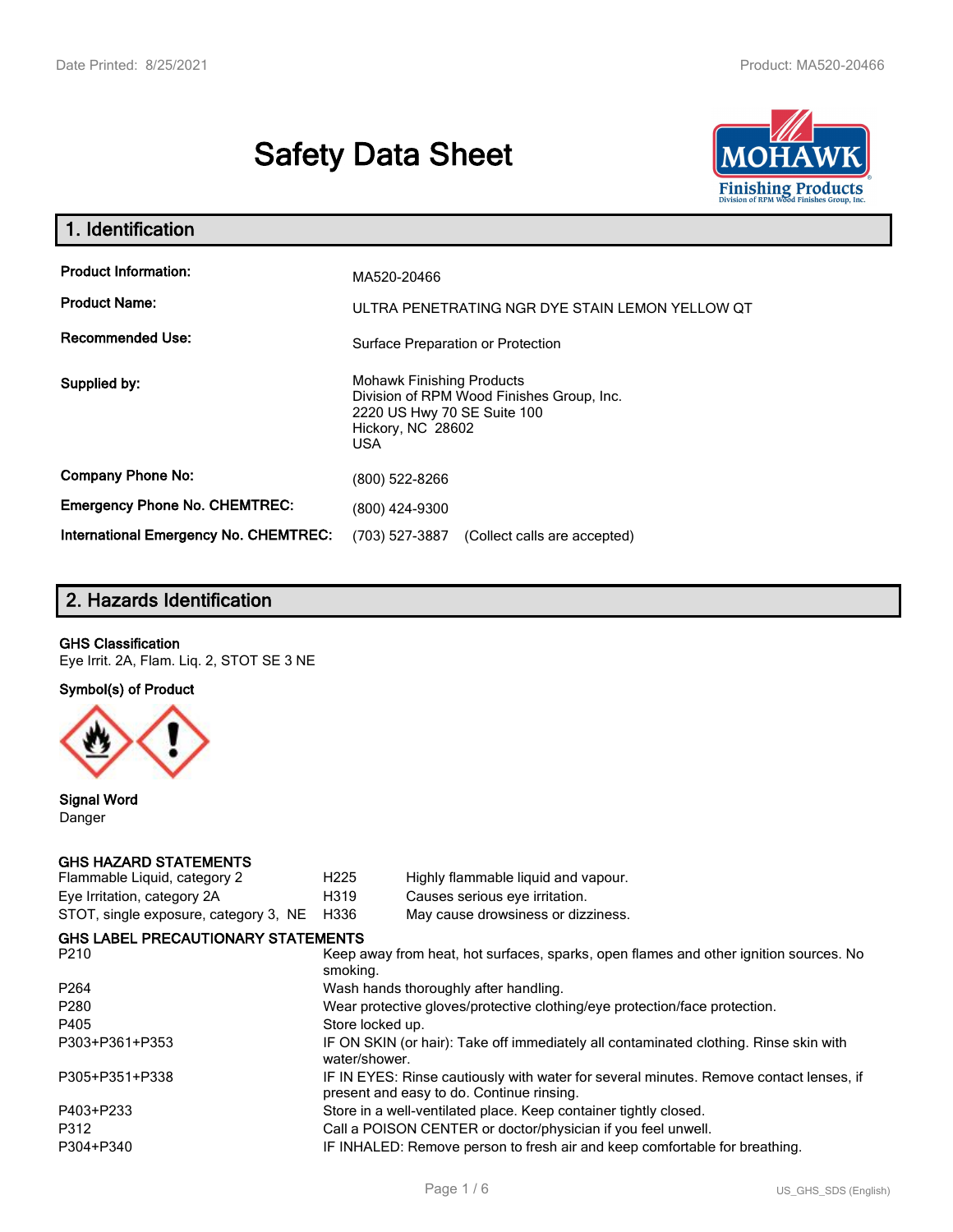| P337+P313                        | If eye irritation persists: Get medical advice/attention.       |
|----------------------------------|-----------------------------------------------------------------|
| P403+P235                        | Store in a well-ventilated place. Keep cool.                    |
| GHS SDS PRECAUTIONARY STATEMENTS |                                                                 |
| P240                             | Ground/bond container and receiving equipment.                  |
| P <sub>241</sub>                 | Use explosion-proof electrical/ventilating/lighting/ equipment. |
| P <sub>242</sub>                 | Use only non-sparking tools.                                    |
| P <sub>243</sub>                 | Take precautionary measures against static discharge.           |
|                                  |                                                                 |

### **3. Composition/Information on ingredients**

| <b>Chemical Name</b> | CAS-No. | Wt. %      | <b>GHS Symbols</b> | GHS              |
|----------------------|---------|------------|--------------------|------------------|
| acetone              | 67-64-1 | 75-100     | GHS02-GHS07        | H <sub>225</sub> |
| ethanol              | 64-17-5 | $2.5 - 10$ | GHS02              | H225             |

**CHS Statements** H225-302-319-332-336

The exact percentage (concentration) of ingredients is being withheld as a trade secret.

The text for GHS Hazard Statements shown above (if any) is given in the "Other information" Section.

### **4. First-aid Measures**



FIRST AID - EYE CONTACT: IF IN EYES: Rinse cautiously with water for several minutes. Remove contact lenses, if present and easy to do. Continue rinsing. If eye irritation persists: Get medical advice/attention.

FIRST AID - SKIN CONTACT: IF ON SKIN (or hair): Take off immediately all contaminated clothing. Rinse skin with water/shower.

FIRST AID - INGESTION: IF SWALLOWED: rinse mouth. Do NOT induce vomiting. IF exposed or if you feel unwell: Call a POISON CENTER or doctor/physician.

FIRST AID - INHALATION: IF INHALED: Remove person to fresh air and keep comfortable for breathing.

### **5. Fire-fighting Measures**

**SPECIAL FIREFIGHTING PROCEDURES:** Evacuate all persons from the fire area to a safe location. Move non-burning material, as feasible, to a safe location as soon as possible. Fire fighters should be protected from potential explosion hazards while extinguishing the fire. Wear self-contained breathing apparatus (SCBA) and full fire-fighting protective clothing. Thoroughly decontaminate all protective equipment after use. Containers of this material may build up pressure if exposed to heat (fire). Use water spray to cool fire-exposed containers. Use water spray to disperse vapors if a spill or leak has not ignited. DO NOT extinguish a fire resulting from the flow of flammable liquid until the flow of the liquid is effectively shut off. This precaution will help prevent the accumulation of an explosive vapor-air mixture after the initial fire is extinguished.

**FIREFIGHTING EQUIPMENT:** This is a NFPA/OSHA Class 1B or less flammable liquid. Follow NFPA30, Chapter 16 for fire protection and fire suppression. Use a dry chemical, carbon dioxide, or similar ABC fire extinguisher for incipeint fires. Water may be used to cool and prevent rupture of containers that are exposed to heat from fire.

### **6. Accidental Release Measures**

#### **ENVIRONMENTAL MEASURES:** No Information

**STEPS TO BE TAKEN IN CASE MATERIAL IS RELEASED OR SPILLED:** Follow personal protective equipment recommendations found in Section VIII. Personal protective equipment needs must be evaluated based on information provided on this sheet and the special circumstances created by the spill including; the material spilled, the quantity of the spill, the area in which the spill occurred, and the training and the expertise of employees in the area responding to the spill. Never exceed any occupational exposure limits. Shut off ignition sources; including electrical equipment and flames. Do not allow smoking in the area. Do not allow the spilled product to enter public drainage system or open waterways.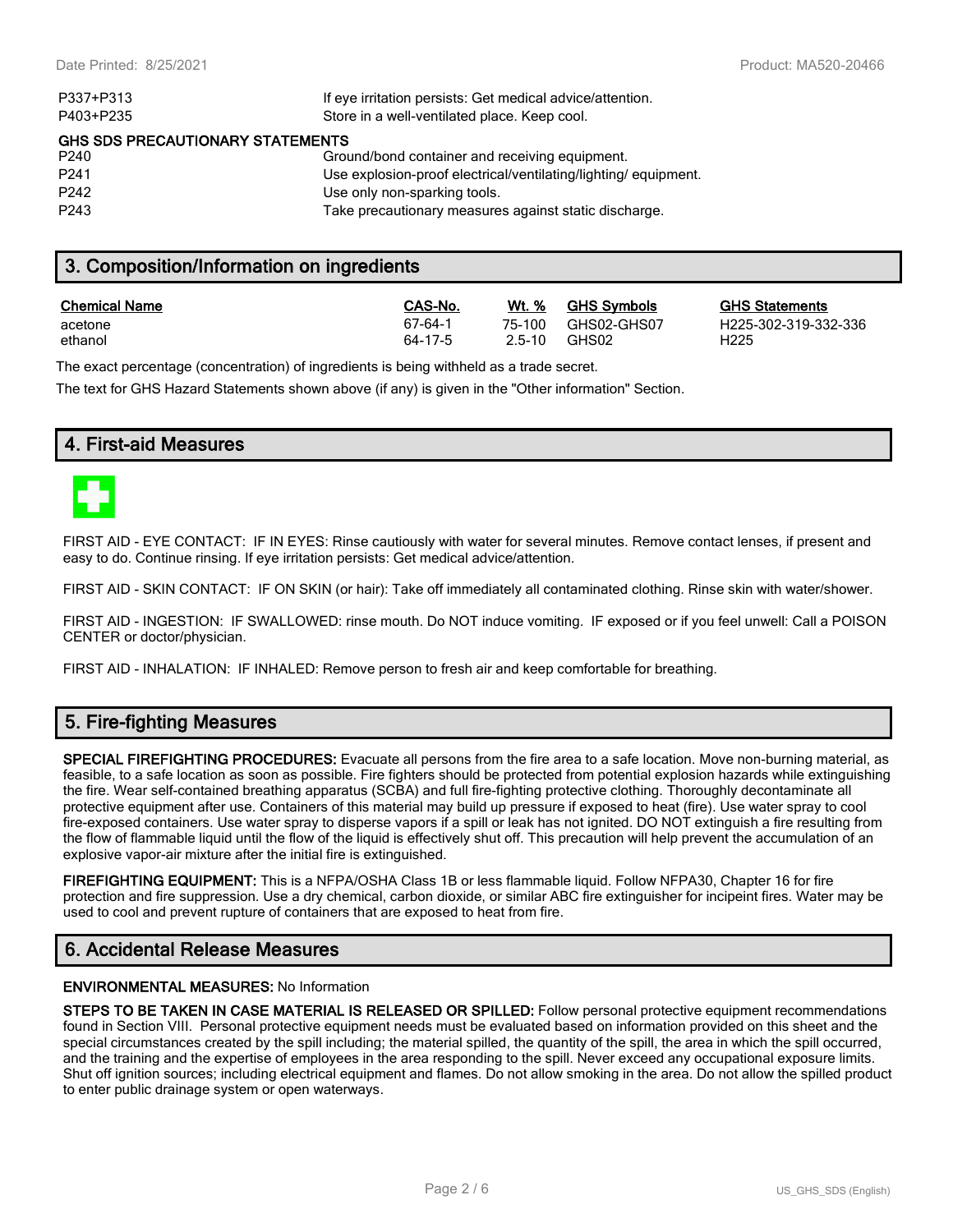### **7. Handling and Storage**



**HANDLING:** Avoid inhalation and contact with eyes, skin, and clothing. Wash hands thoroughly after handling and before eating or drinking. In keeping with safe handling practices, avoid ignition sources (smoking, flames, pilot lights, electrical sparks); ground and bond containers when transferring the material to prevent static electricity sparks that could ignite vapor and use spark proof tools and explosion proof equipment. Empty containers may retain product residue or vapor. Do not pressurize, cut, weld, braze, solder, drill, grind, or expose container to heat, flame, sparks, static electricity, or other sources of ignition. Any of these actions can potentially cause an explosion that may lead to injury.

**STORAGE:** Keep containers closed when not in use. Store in cool well ventilated space away from incompatible materials.

### **8. Exposure Controls/Personal Protection**

| Ingredients with Occupational Exposure Limits |                      |                         |                          |                         |
|-----------------------------------------------|----------------------|-------------------------|--------------------------|-------------------------|
| <b>Chemical Name</b>                          | <b>ACGIH TLV-TWA</b> | <b>ACGIH-TLV STEL</b>   | <b>OSHA PEL-TWA</b>      | <b>OSHA PEL-CEILING</b> |
| acetone<br>ethanol                            | $250$ ppm<br>N.D.    | $500$ ppm<br>$1000$ ppm | $1000$ ppm<br>$1000$ ppm | N.D.<br>N.D.            |

**Further Advice: MEL = Maximum Exposure Limit OES = Occupational Exposure Standard SUP = Supplier's Recommendation Sk = Skin Sensitizer N.E. = Not Established N.D. = Not Determined**

#### **Personal Protection**



**RESPIRATORY PROTECTION:** Use adequate engineering controls and ventilation to keep levels below recommended or statutory exposure limits. If exposure levels exceed limits use appropriate approved respiratory protection equipment.

**SKIN PROTECTION:** Wear chemical resistant footwear and clothing such as gloves, an apron or a whole body suit as appropriate.



**EYE PROTECTION:** Wear chemical-resistant glasses and/or goggles and a face shield when eye and face contact is possible due to splashing or spraying of material.



**OTHER PROTECTIVE EQUIPMENT:** No Information



**HYGIENIC PRACTICES:** It is good practice to avoid contact with the product and/or its vapors, mists or dust by using appropriate protective measures. Wash thoroughly after handling and before eating or drinking.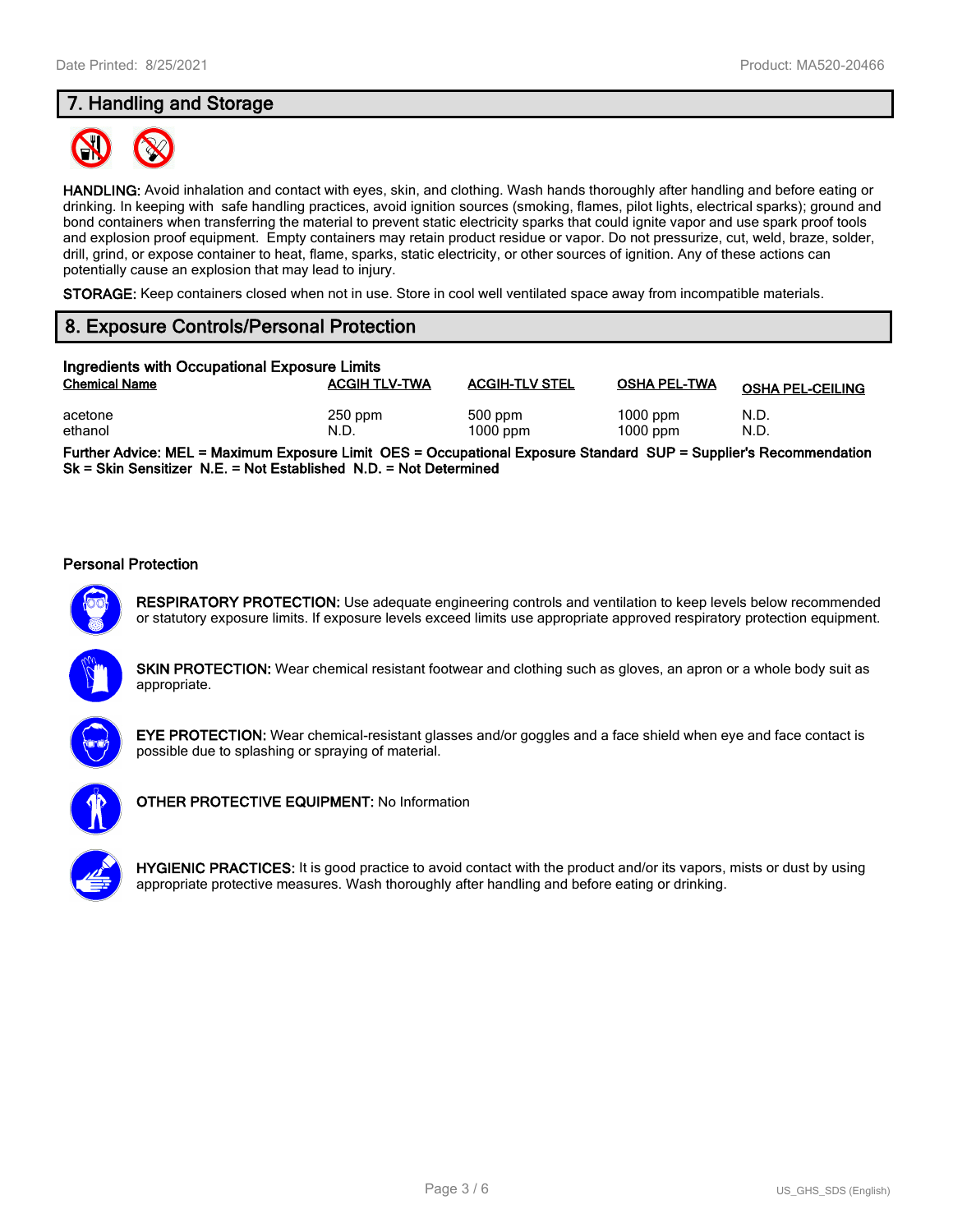**N.I. = No Information**

# **9. Physical and Chemical Properties**

| Appearance:                    | Colored Liquid             | <b>Physical State:</b>                      | <b>LIQUID</b>   |
|--------------------------------|----------------------------|---------------------------------------------|-----------------|
| Odor:                          | <b>Strong Solvent</b>      | <b>Odor Threshold:</b>                      | Not determined  |
| Density, g/cm3:                | 0.809                      | pH:                                         | Not determined  |
| Freeze Point, °F:              | Not determined             | <b>Viscosity:</b>                           | Not determined  |
| <b>Solubility in Water:</b>    | Not determined             | Partition Coefficient, n-octanol/<br>water: | Not determined  |
| Decomposition temperature, °F: | Not determined             | <b>Explosive Limits, %:</b>                 | Not determined  |
| Boiling Range, °F:             | $>100$ °F                  | Flash Point, °F:                            | -4 $^{\circ}$ F |
| Combustibility:                | <b>Supports Combustion</b> | Auto-Ignition Temperature, °F:              | Not determined  |
| <b>Evaporation Rate:</b>       | Faster than Diethyl Ether  | Vapor Pressure, mmHg:                       | Not determined  |
| <b>Vapor Density:</b>          | Not determined             |                                             |                 |

# **10. Stability and reactivity**

**STABILITY:** Stable under normal conditions.

**CONDITIONS TO AVOID:** Heat, flames and sparks.

**INCOMPATIBILITY:** Acids, Bases, Oxidizing agents

**HAZARDOUS DECOMPOSITION PRODUCTS:** Not determined.

### **11. Toxicological information**

**Practical Experiences**

**EMERGENCY OVERVIEW:** No Information

**EFFECT OF OVEREXPOSURE - EYE CONTACT:** No Information

**EFFECT OF OVEREXPOSURE - INGESTION:** No Information

**EFFECT OF OVEREXPOSURE - INHALATION:** No Information

**EFFECT OF OVEREXPOSURE - SKIN CONTACT:** No Information

**CARCINOGENICITY:** No Information

#### **PRIMARY ROUTE(S) OF ENTRY:**

**Eye Contact, Skin Contact, Inhalation**

# **Acute Toxicity Values**

**The acute effects of this product have not been tested. Data on individual components are tabulated below**

| CAS-No. | <b>Chemical Name</b> |
|---------|----------------------|
| 67-64-1 | acetone              |

**Casary Chemical Chemical LD50 Chemical LD50 Vapor LC50** 1800 mg/kg Rat 20000 mg/kg Rabbit 50.1 mg/L Rat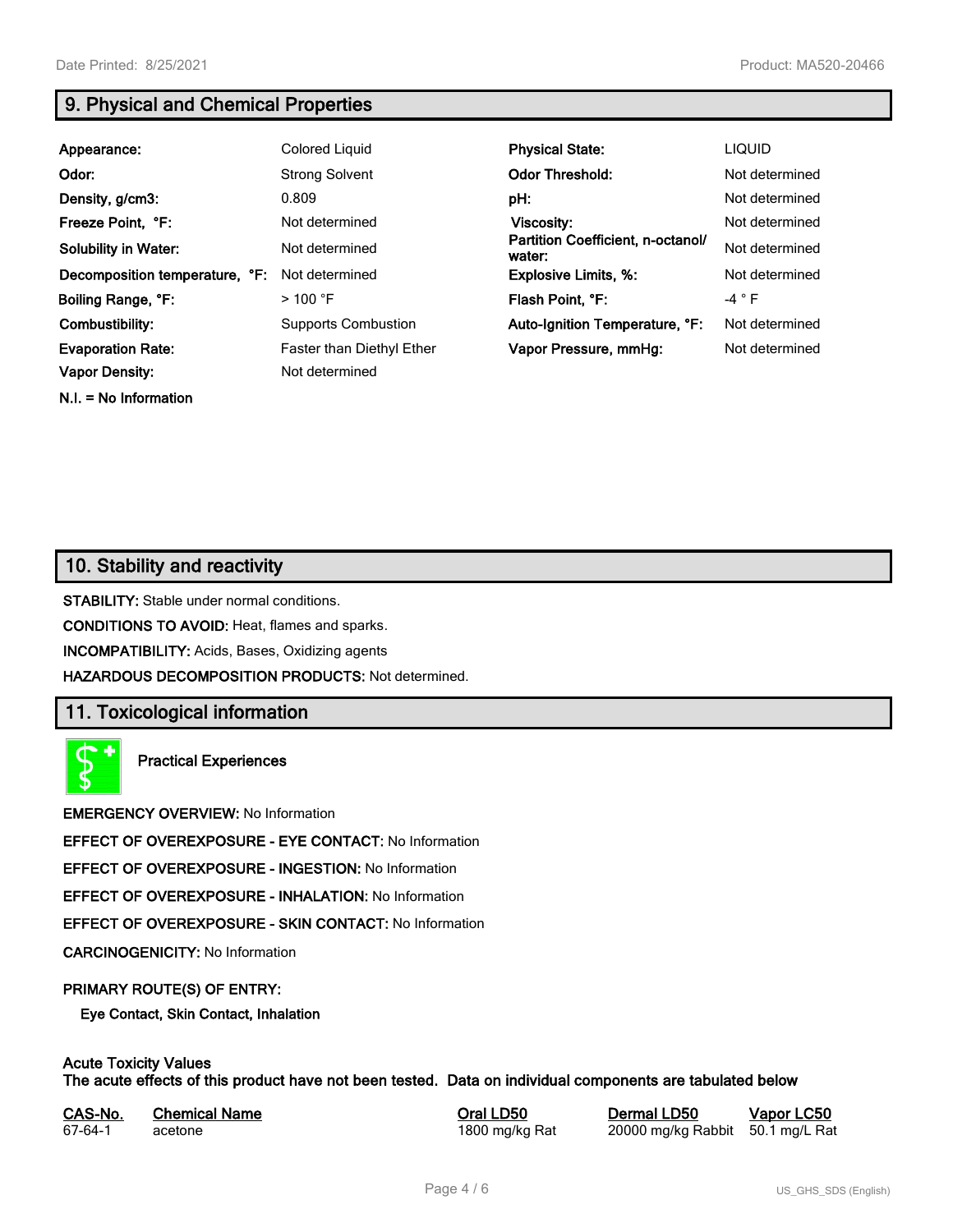#### 64-17-5 ethanol 7060 mg/kg Rat 15,800 mg/kg 124.7 mg/L Rat

#### **N.I. = No Information**

### **12. Ecological information**

**ECOLOGICAL INFORMATION:** Ecological evaluation of this material has not been performed; however, do not allow the product to be released to the environment without governmental approval/permits.

### **13. Disposal Information**



**Product**

**DISPOSAL METHOD:** Waste from this material may be a listed and/or characteristic hazardous waste. Dispose of material, contaminated absorbent, container and unused contents in accordance with local, state, and federal regulations.

**STEPS TO BE TAKEN IN CASE MATERIAL IS RELEASED OR SPILLED:** Follow personal protective equipment recommendations found in Section VIII. Personal protective equipment needs must be evaluated based on information provided on this sheet and the special circumstances created by the spill including; the material spilled, the quantity of the spill, the area in which the spill occurred, and the training and the expertise of employees in the area responding to the spill. Never exceed any occupational exposure limits. Shut off ignition sources; including electrical equipment and flames. Do not allow smoking in the area. Do not allow the spilled product to enter public drainage system or open waterways.

### **14. Transport Information**

#### **SPECIAL TRANSPORT PRECAUTIONS:** No Information

**DOT:** CONSUMER COMMODITY

**IATA:** ID8000, CONSUMER COMMODITY, 9

**IMDG:** LIMITED QUANTITY UN1263

### **15. Regulatory Information**

#### **U.S. Federal Regulations:**

#### **CERCLA - SARA Hazard Category**

This product has been reviewed according to the EPA 'Hazard Categories' promulgated under Sections 311 and 312 of the Superfund Amendment and Reauthorization Act of 1986 (SARA Title III) and is considered, under applicable definitions, to meet the following categories:

Fire Hazard, Acute Health Hazard

### **SARA SECTION 313**

This product contains the following substances subject to the reporting requirements of Section 313 of Title III of the Superfund Amendment and Reauthorization Act of 1986 and 40 CFR part 372:

No Sara 313 components exist in this product.

#### **TOXIC SUBSTANCES CONTROL ACT**

This product contains the following chemical substances subject to the reporting requirements of TSCA 12(B) if exported from the United States:

No TSCA components exist in this product.